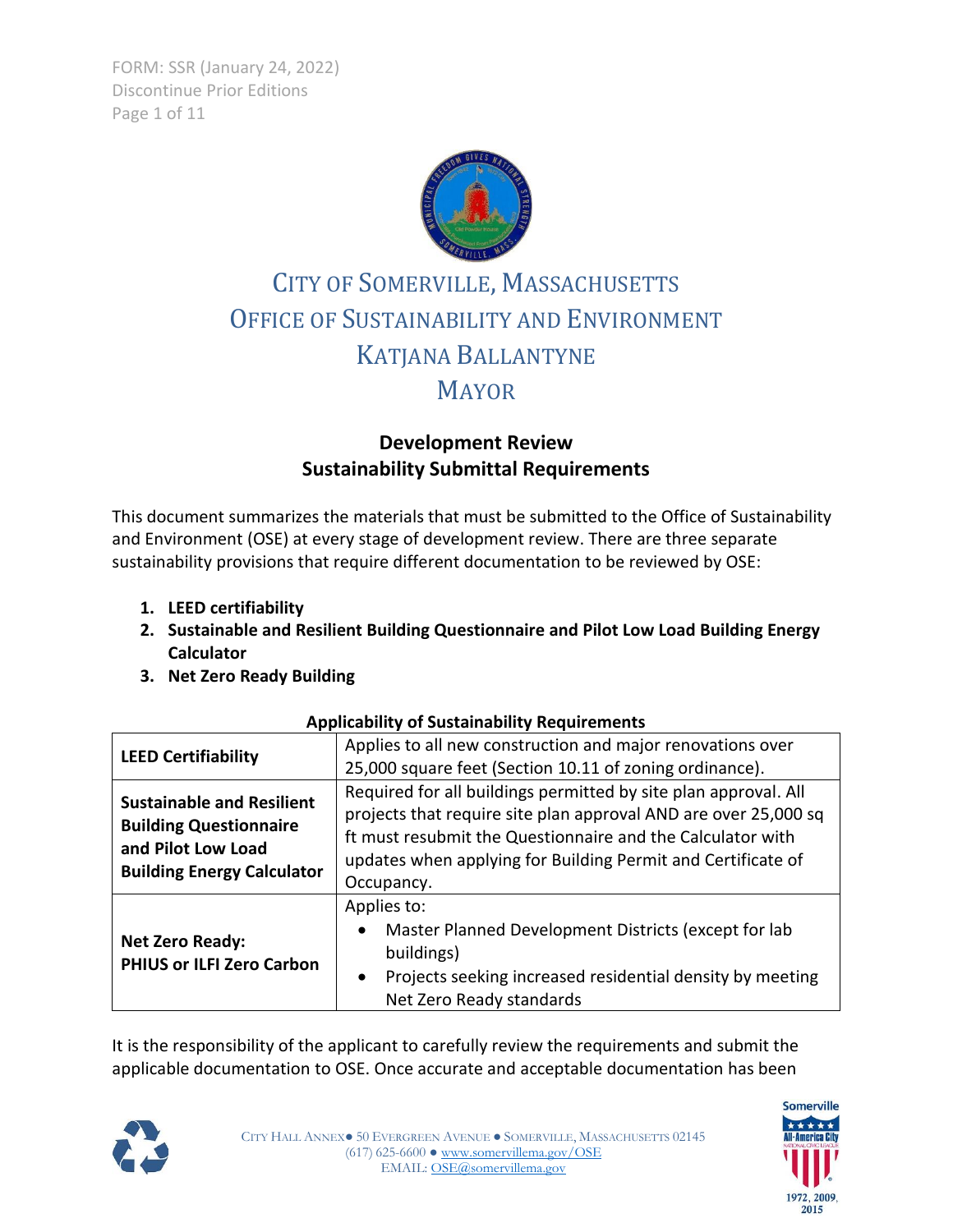FORM: SSR (January 24, 2022) Discontinue Prior Editions Page 2 of 11

reviewed, OSE will issue a Certificate of Receipt of Required Materials. Applicants must include a signed Certificate of Receipt of Required Materials with their applications for building permit and certificate of occupancy. Please note, additional conditions may be required.

Tips for expediting the review process:

- Include the Planning and Zoning tracking number and street address on all pages and in all titles and subject lines.
- Copy the assigned planner on all communications.
- For updated documents submitted during stages two through four, please submit the updates as track changes made to the original document when possible.
- Prior to submissions, ensure the documents are detailed, accurate, and complete. Each set of files will not be reviewed until all documents are submitted. Review of each set may take up to three weeks under normal circumstances.
- Submit your documents to[: ose@somervillema.gov.](mailto:ose@somervillema.gov)

This document includes the following sections:

- 1. Sustainability submittal requirements for each stage of review
- 2. Requirements for the two Net Zero Ready compliance pathways

*Continue onto next page.*



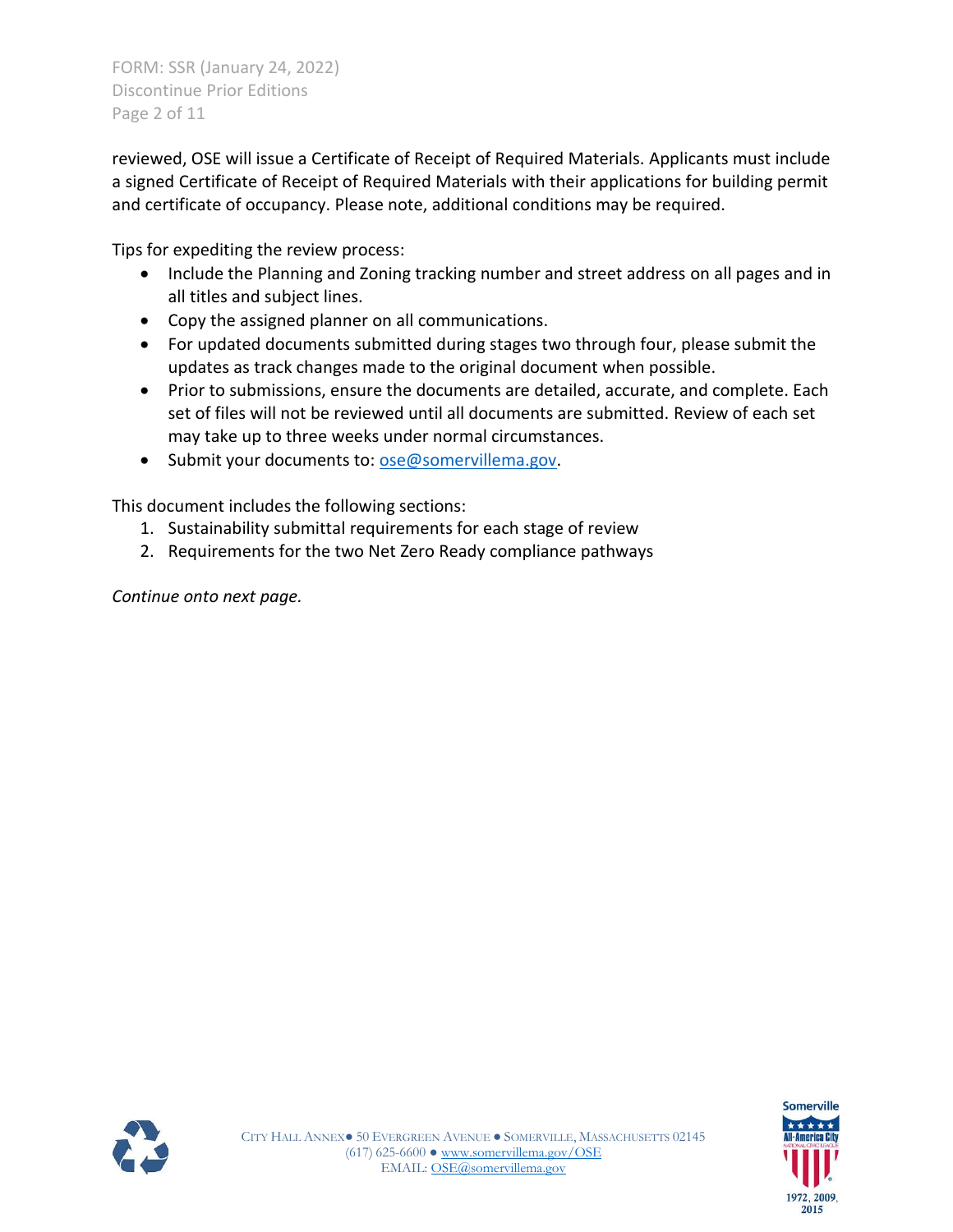FORM: SSR (January 24, 2022) Discontinue Prior Editions Page 3 of 11

# **Section 1: Sustainability submittal requirements for each stage of review**

# Stage 1 – Applying for Certificate of Zoning Compliance

#### **LEED Certifiability**

- LEED checklist
- LEED narrative
- Signed affidavit by LEED accredited professional
- **Sustainable & Resilient Building Questionnaire and Low Load Building Energy Calculator**
	- Projects over 25,000 SF must submit a completed Somerville Low Load Building Energy Input Form along with their completed Questionnaire

#### **Net-Zero Ready Building**

| <b>PHIUS</b>                                        | <b>Zero Carbon</b>                                              |
|-----------------------------------------------------|-----------------------------------------------------------------|
| Net Zero Narrative                                  | <b>Net Zero Narrative</b>                                       |
| Copy of signed PHIUS+ Certification Fee<br>Receipt  | <b>Evidence of ILFI Premium Membership</b>                      |
| Copy of signed PHIUS+ Certification<br>Contract     | <b>Evidence of ILFI New Zero Carbon Project</b><br>Registration |
| PHIUS Feasibility Study, if completed<br>(optional) |                                                                 |



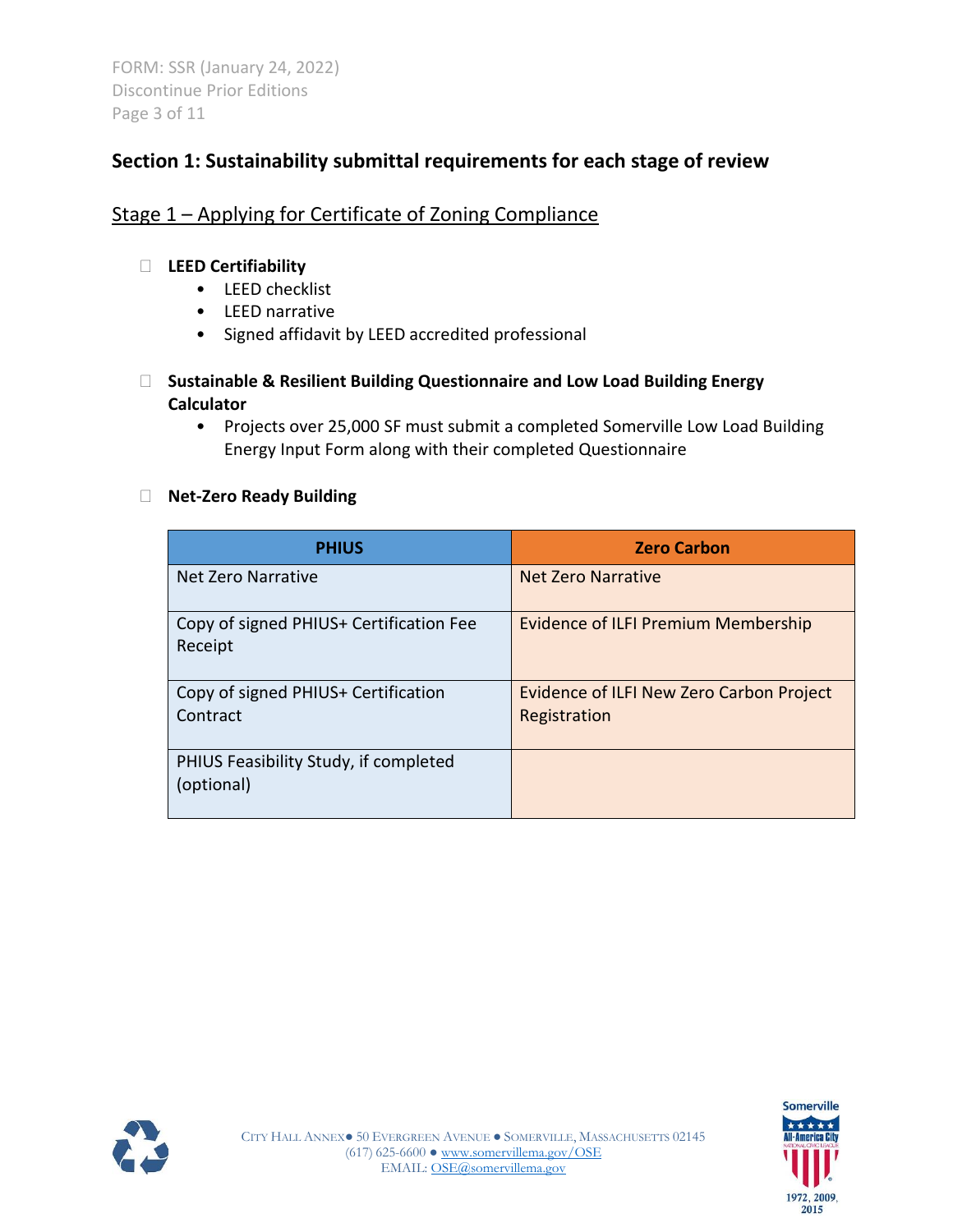FORM: SSR (January 24, 2022) Discontinue Prior Editions Page 4 of 11

# Stage 2 – Applying for Building Permit

#### **LEED Certifiability**

- Updated LEED checklist
- Updated LEED narrative
- Signed affidavit by LEED accredited professional

#### **Updated Sustainable & Resilient Building Questionnaire and Low Load Building Energy Calculator**

• Projects over 25,000 sq ft must submit updated Questionnaire and Low Load Building Energy Input Form to reflect any design changes or updates

| □ Net-Zero Ready Building |  |  |
|---------------------------|--|--|
|---------------------------|--|--|

| <b>PHIUS</b>                             | <b>Zero Carbon</b>                                                                |
|------------------------------------------|-----------------------------------------------------------------------------------|
| Identification of PHIUS+ Rater/Verifier  | Updated Net Zero narrative to reflect any<br>relevant design changes and updates. |
| Copy of PHIUS+ Rater/Verifier letter of  | Copy of the embodied carbon analysis                                              |
| intent submitted to PHIUS                | required by ILFI (primary and internal<br>material assemblies)                    |
| Copies of PHIUS+ Feedback Forms and      |                                                                                   |
| responses for all completed pre-         |                                                                                   |
| certification rounds. Must provide at    |                                                                                   |
| least the second round of comments       |                                                                                   |
| from PHIUS prior to issuance of Building |                                                                                   |
| Permit                                   |                                                                                   |
| Pre-certification documentation or,      |                                                                                   |
| If pre-certification has not yet         |                                                                                   |
| been achieved, a signed affidavit        |                                                                                   |
| from the PHIUS consultant                |                                                                                   |
| affirming that the project will          |                                                                                   |
| commit to completing all rounds of       |                                                                                   |
| feedback to the satisfaction of          |                                                                                   |
| PHIUS in order to obtain Pre-            |                                                                                   |
| Certified status                         |                                                                                   |



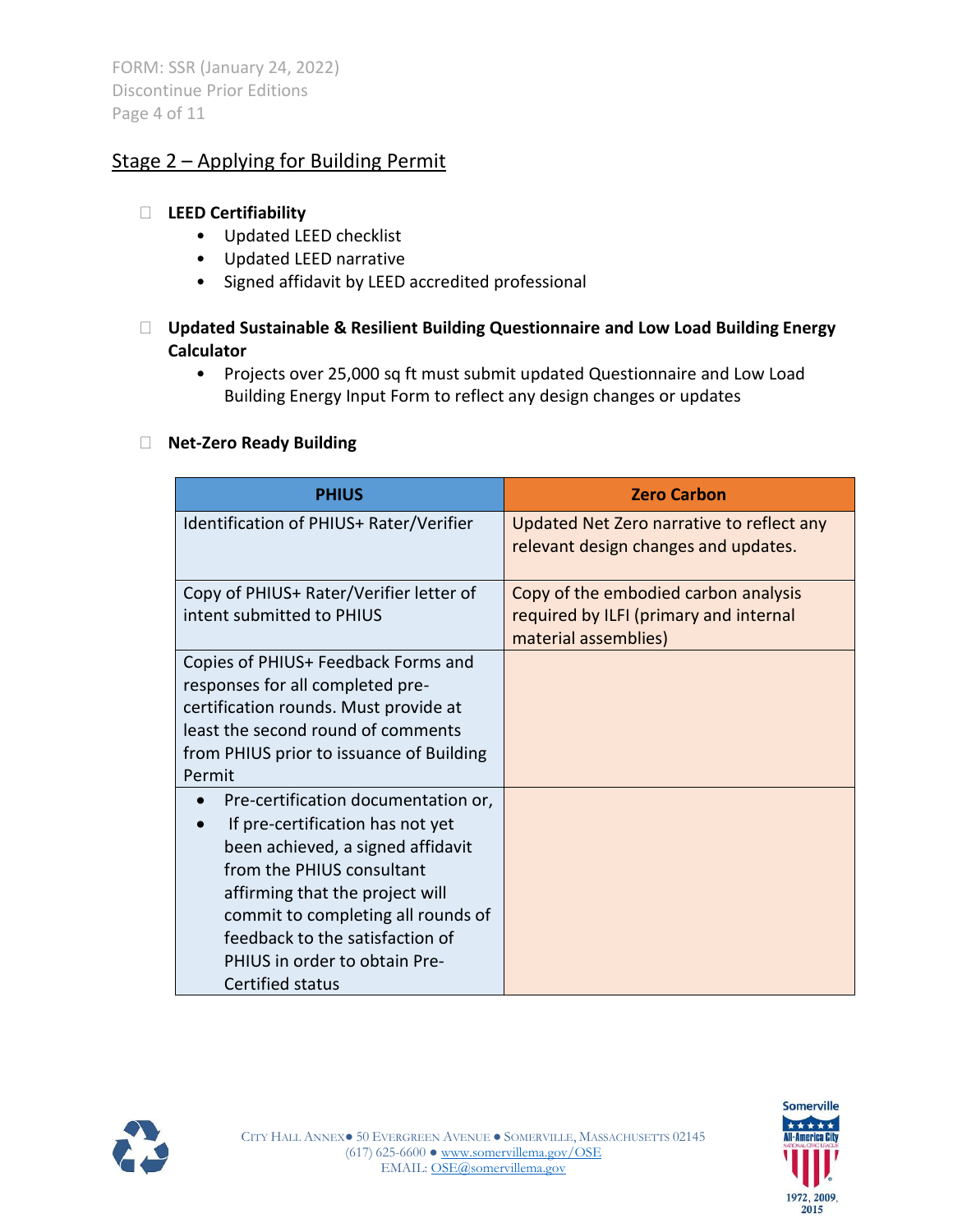FORM: SSR (January 24, 2022) Discontinue Prior Editions Page 5 of 11

# Stage 3 – Applying for Certificate of Occupancy

#### **LEED Certifiability**

- Updated LEED checklist
- Updated LEED narrative
- Signed affidavit by LEED accredited professional
- **Updated Sustainable & Resilient Building Questionnaire and Low Load Building Energy Calculator**
	- Projects over 25,000 sq ft must submit updated Questionnaire to reflect any design changes or updates

#### **Net-Zero Ready Building**

| <b>PHIUS</b>                                  | <b>Zero Carbon</b>                        |
|-----------------------------------------------|-------------------------------------------|
| If project has received PHIUS                 | Updated Net Zero narrative to reflect any |
| certification, submit a copy of Final         | relevant design changes and updates.      |
| PHIUS+ Certification to OSE.                  |                                           |
| If project has not yet been certified by      | Embodied carbon offset proof of purchase  |
| PHIUS, submit the following to OSE:           | Copy of renewable energy contract         |
| Copy of PHIUS+ Pre-Certification              |                                           |
| Letter.                                       |                                           |
| Evidence of project submittal to<br>$\bullet$ |                                           |
| <b>PHIUS+ Final Certification Review</b>      |                                           |
| Queue                                         |                                           |
| A signed affidavit from the PHIUS verifier    |                                           |
| confirming that all necessary                 |                                           |
| documentation for final review has been       |                                           |
| provided to PHIUS to receive                  |                                           |
| certification                                 |                                           |

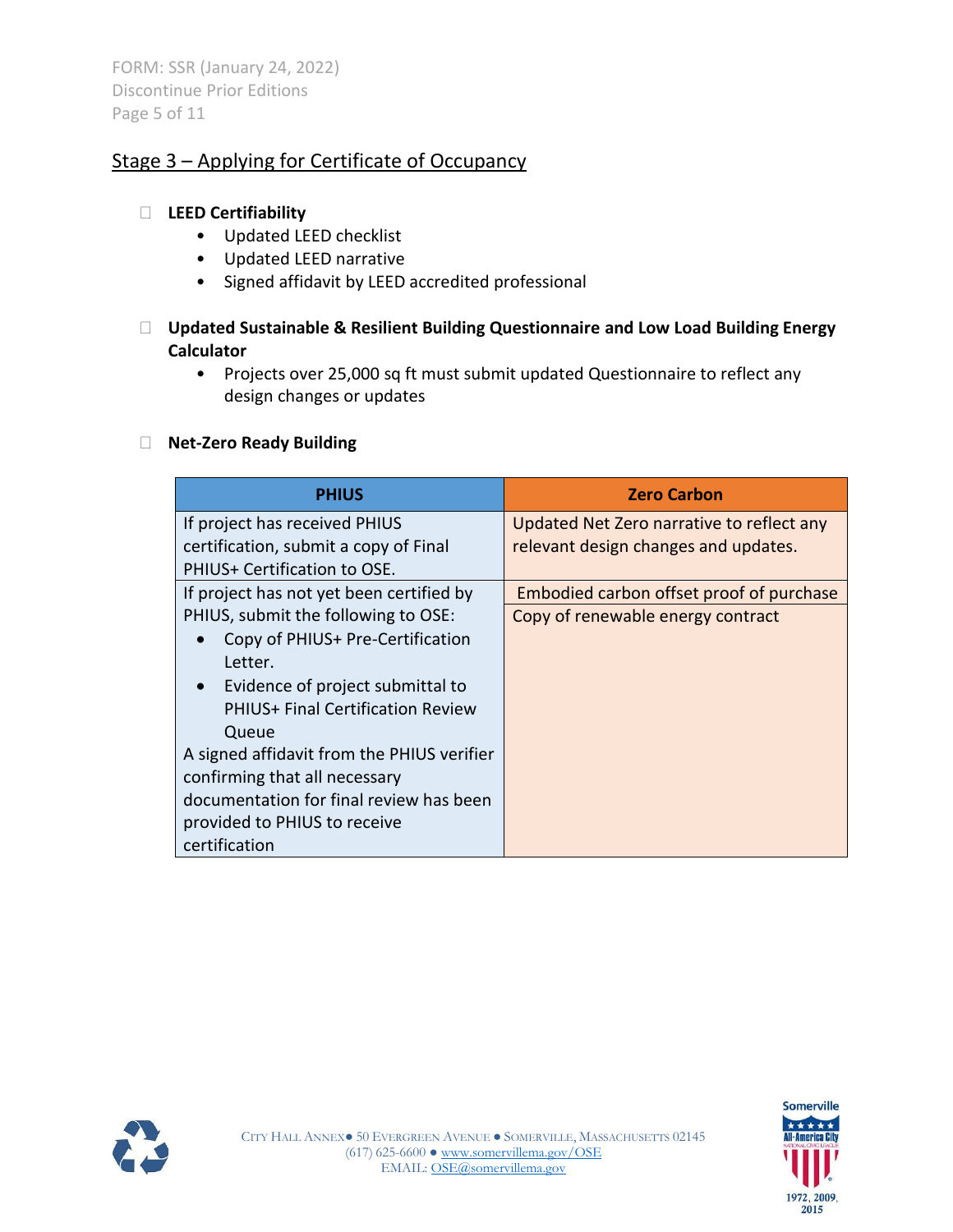FORM: SSR (January 24, 2022) Discontinue Prior Editions Page 6 of 11

# Stage 4 – After one year of occupancy

#### **Net-Zero Ready Building**

| <b>PHIUS</b>                     | <b>Zero Carbon</b>                       |
|----------------------------------|------------------------------------------|
| Copy of PHIUS+ Certified Project | Documentation for Final Audit, including |
| Certificate                      | performance data submitted to ILFI       |
| N/A                              | Copy of ILFI Zero Carbon certification   |



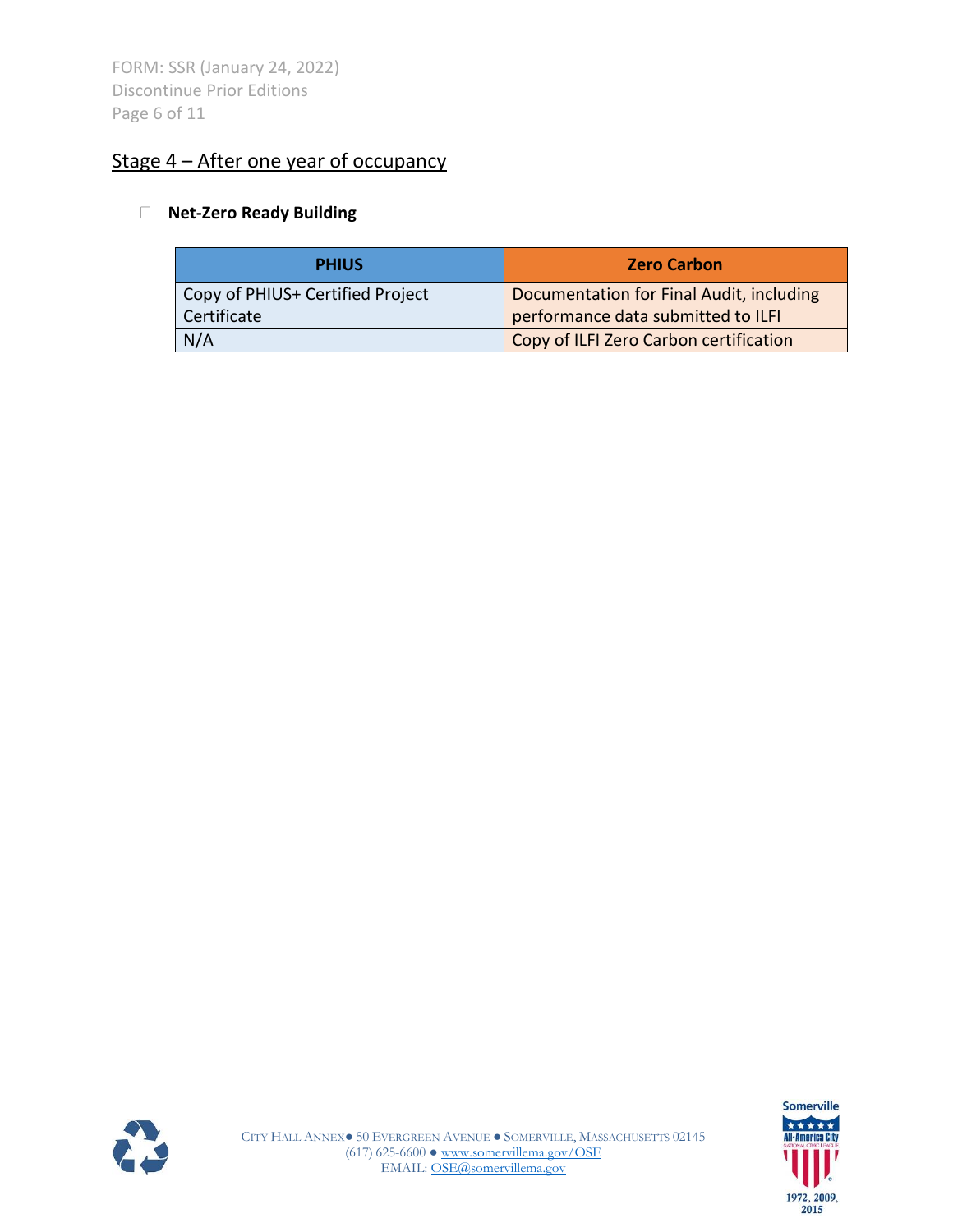# **Section 2: Net Zero Ready Compliance Pathways**

These requirements are intended to show compliance with the Net Zero Ready Building definition in the Somerville Zoning Ordinance.

*Net Zero Ready Building: Any building that 1) has no on-site combustion for HVAC system operation and cooking equipment (all electric systems), excluding floor area Eating & Drinking Establishment principal uses, and is certifiable as Zero Carbon or higher from the International Living Future Institute, or PHIUS+ from the Passive House Institute US.*

*Continue onto next page.*



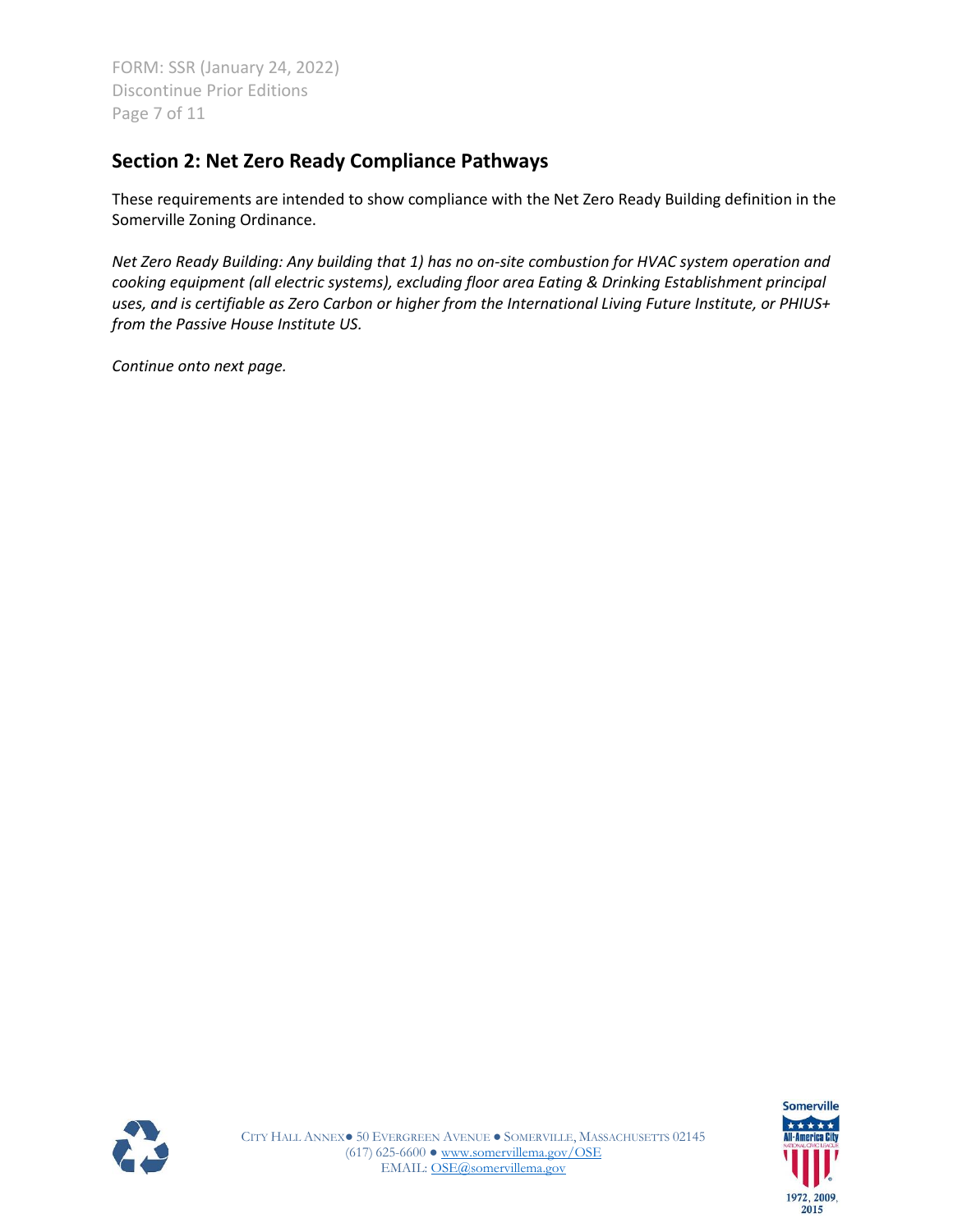FORM: SSR (January 24, 2022) Discontinue Prior Editions Page 8 of 11

# **Passive House Pathway**

# Stage 1 – Applying for Certificate of Zoning Compliance

Submit the following documents to OSE (to receive receipt of OSE PHIUS Document Receipt Certification for DRA submittal):

- Building Resilience & Sustainability: Net Zero Narrative
	- $\triangleright$  Provide a narrative describing how the proposed design incorporates the Passive House design principles.
	- $\triangleright$  Identify the PHIUS team members: Certified Passive House Consultant (CPHC)
	- $\triangleright$  Commit to no on-site combustion for HVAC system operation and cooking equipment and describe plan for meeting that commitment.
- Copy of Signed PHIUS+ Certification Contract
- Copy of PHIUS+ Certification Fee Receipt
- PHIUS Feasibility Study, if completed (optional)

[The above requires submittal of development plans and copies of all documentation to OSE prior to Site Plan Approval]

## Stage 2 – Applying for Building Permit

Submit the following documents to OSE:

- Identification of PHIUS+ Rater/Verifier
- Copy of PHIUS+ Rater/Verifier letter of intent submitted to PHIUS.
- Copies of PHIUS+ Feedback Forms and responses for all completed pre-certification rounds.
	- ➢ Must provide at least the second round of comments from PHIUS prior to issuance of Building Permit.
- Pre-certification documentation or, if pre-certification has not yet been achieved, a signed affidavit from the PHIUS consultant affirming that the project will commit to completing all rounds of feedback to the satisfaction of PHIUS in order to obtain Pre-Certified status

[The above requires project to have progressed through at least two rounds of feedback in the precertification review process and hired PHIUS+ Rater/Verifier prior to construction]

# Stage 3 – Applying for Certificate of Occupancy

Submit the following to OSE:

- If project has received PHIUS certification, submit a copy of Final PHIUS+ Certification to OSE.
- If project has not yet been certified by PHIUS, submit the following to OSE:



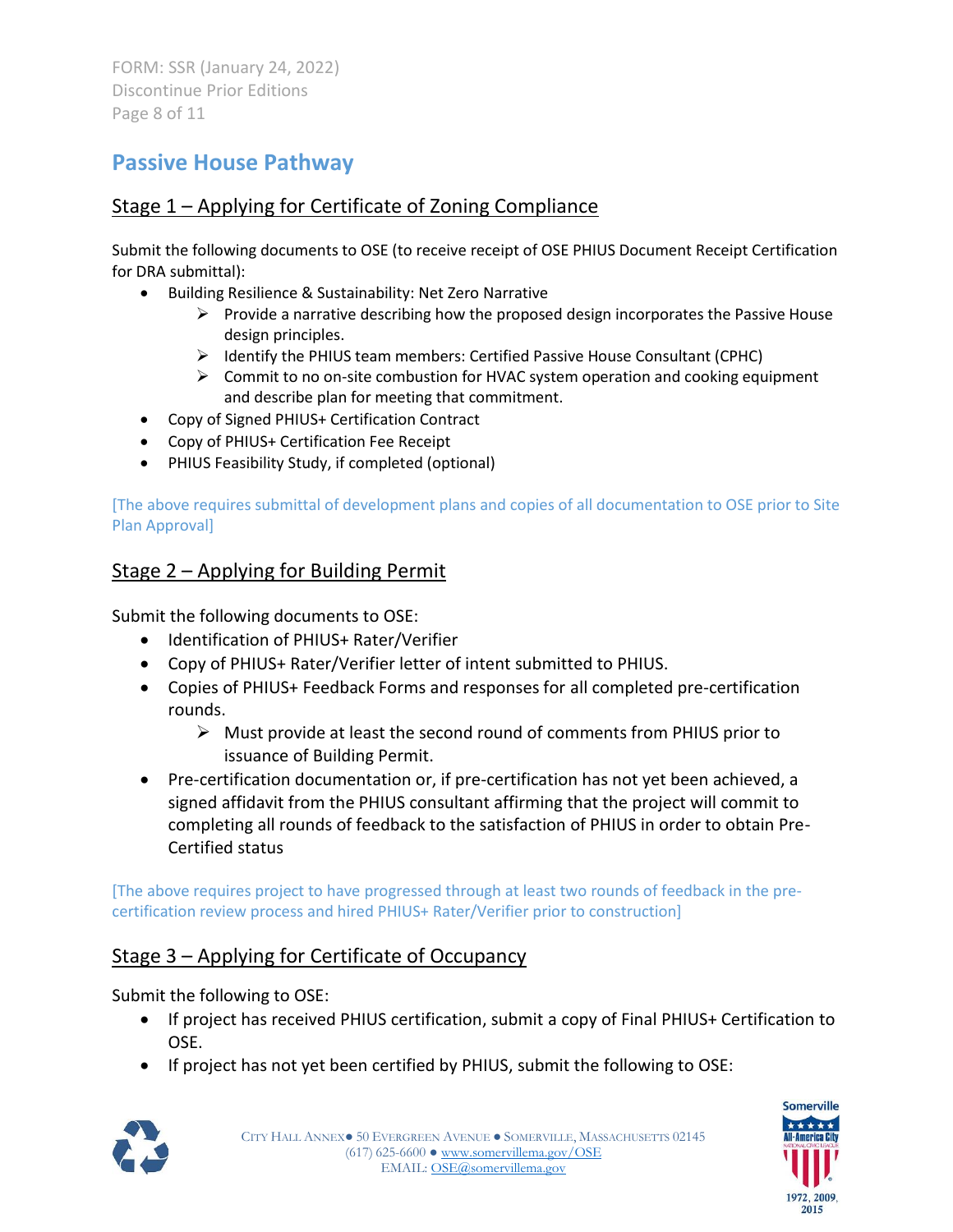FORM: SSR (January 24, 2022) Discontinue Prior Editions Page 9 of 11

- ➢ Copy of PHIUS+ Pre-Certification Letter.
- ➢ Evidence of project submittal to PHIUS+ Final Certification Review Queue
- $\triangleright$  A signed affidavit from the PHIUS verifier confirming that all necessary documentation for final review has been provided to PHIUS to receive certification.

[The above requires submittal of project for final certification to PHIUS prior to occupancy]

#### Stage 4 – After one year of occupancy

Submit the following to OSE:

• Copy of PHIUS+ Certified Project Certificate prior to 3-year Certificate of Inspection



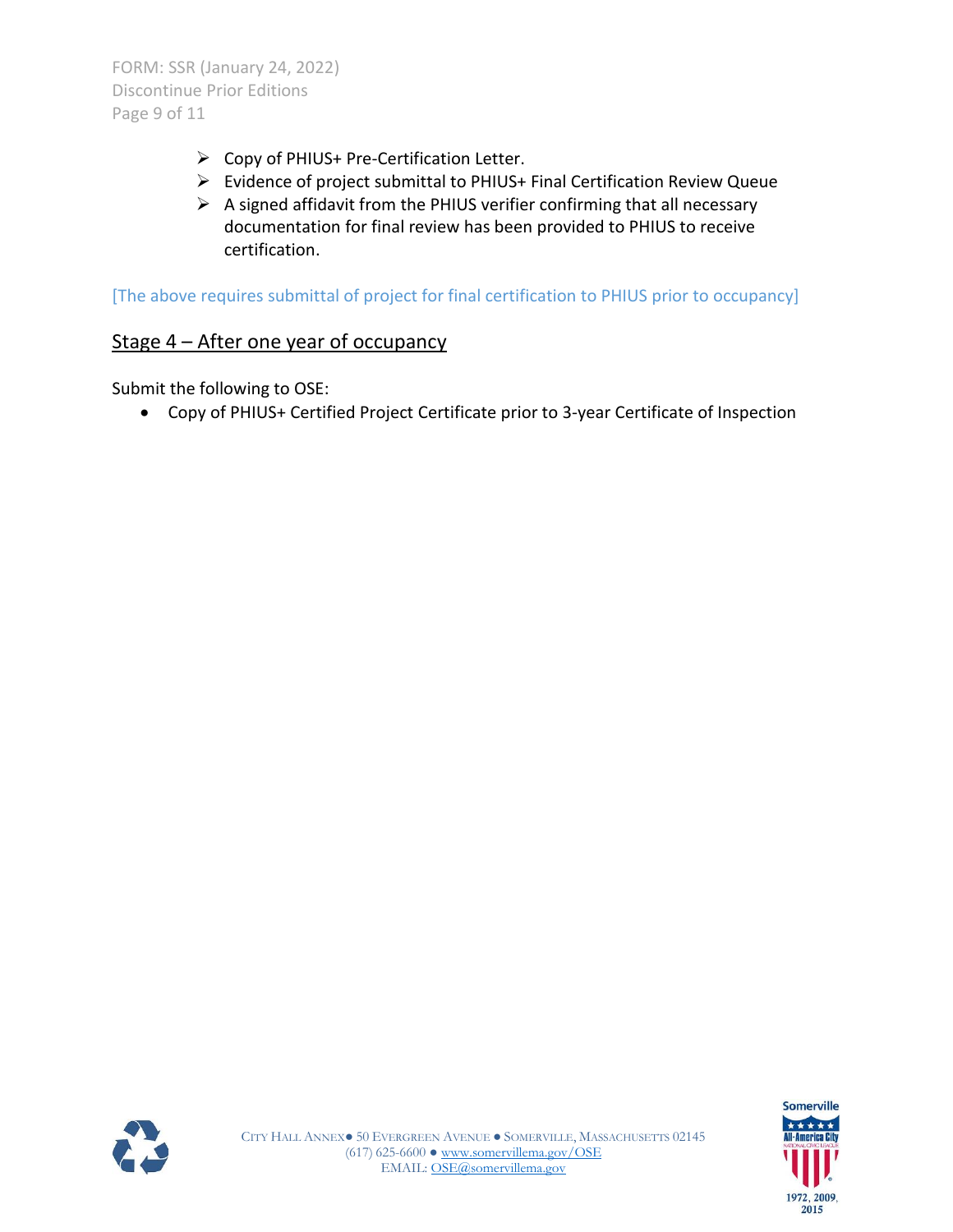FORM: SSR (January 24, 2022) Discontinue Prior Editions Page 10 of 11

# **ILFI Zero Carbon Pathway**

Requires 100% of operational energy use to be offset by new on or off-site renewable energy and 100% of embodied carbon associated with construction and materials to be disclosed and offset. Projects must register with the International Living Future Institute and pursue certification to the [Zero Carbon Standard.](https://living-future.org/zero-carbon-certification/)

## Stage 1 – Applying for Certificate of Zoning Compliance

Submit the following documents to OSE (receive OSE ILFI Document Receipt Certification for DRA submittal):

- Net Zero Narrative. Narrative must include a description of how the proposed design will achieve the requirements of ILFI's Zero Carbon Standard, including a definitive plan to offset energy use, construction emissions, and embodied carbon of building materials.
- Evidence of ILFI Premium Membership
- Evidence of ILFI New Zero Carbon Project Registration

[The above requires membership in and project registration with ILFI and submittal of copies of all related membership/registration documentation to OSE prior to Site Plan Approval]

# Stage 2 – Applying for Building Permit

Submit the following documents to OSE:

- Updated Net Zero narrative to reflect any relevant design changes and updates.
- Copy of the embodied carbon analysis required by ILFI (primary and internal material assemblies)

[The above requires project to complete embodied carbon analysis for foundation, structure, and enclosure]

# Stage 3 – Applying for Certificate of Occupancy

Submit the following documents to OSE:

- Updated Net Zero narrative to reflect any relevant design changes and updates.
- Embodied carbon offset proof of purchase
- Copy of renewable energy contract.

[The above requires all offsets and renewable energy to be purchased]